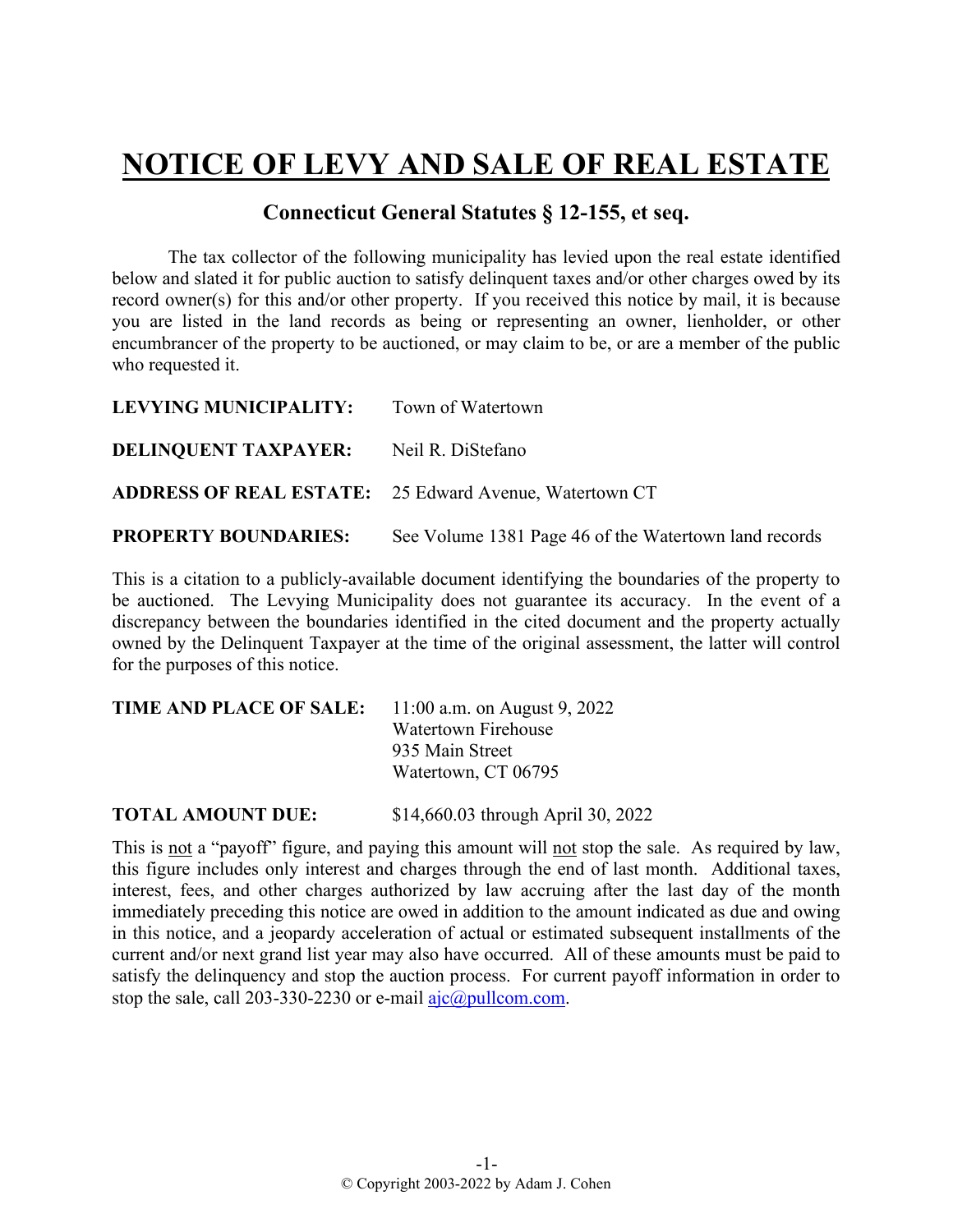**SURVIVING ENCUMBRANCES:** This property will be sold "free and clear" to the winning bidder subject only to: (1) taxes and water/sewer charges laid by the levying municipality which were not yet due and payable at the time of the levy, which is the date accompanying the signature on the first notice of this sale filed in the land records, except as are recovered from the sale; (2) the accrued taxes and water/sewer charges of any other governmental authority against this property; (3) any federal lien recorded until 30 days before the date which is six months after the auction date, except as extinguished pursuant to federal law; (4) easements, covenants and restrictions in favor of other parcels of land predating the time of the levy; (5) solely to the extent any of the delinquencies identified above was assessed on property other than the property to be sold, all encumbrances perfected before this notice was recorded; (6) interests exempt from levy and sale under the Constitution and laws of the United States; (7) the interest of any person or such person's predecessors in title for whom notice of the sale was not sent as required by law, and who had a right to such notice, and who did not in fact know of it within six months thereafter; (8) any monetary encumbrance recorded between May 17, 2022 and the date the first notice of this sale was filed in the land records, unless its holder is notified of the tax sale as required by law or in fact knew of it within six months thereafter; (9) any other interest not foreclosed by this tax sale procedure under state law; and (10) the effect of any federal, state, or local law and the restrictions and conditions in the tax sale notices and announced at the auction.

**PERSONS TO WHOM THIS NOTICE IS SENT:** The following persons are, or may claim to be, or may represent, the known holders of choate interests which will be affected by the sale. Absent payment in full before the auction or valid redemption within six months thereafter, the respective titles, mortgages, liens, restraints on alienation, and other encumbrances in this property in favor of all persons with actual or constructive notice thereof shall be extinguished.

| Neil R. DiStefano   | Amity Mortgage, LLC                              |
|---------------------|--------------------------------------------------|
| 25 Edward Avenue    | $  \text{ c/o Joseph S. Dey, III, Reg. Agent } $ |
| Watertown, CT 06795 | Dey Smith Steele, LLC                            |
|                     | 9 Depot Street                                   |
|                     | Milford, CT 06460                                |